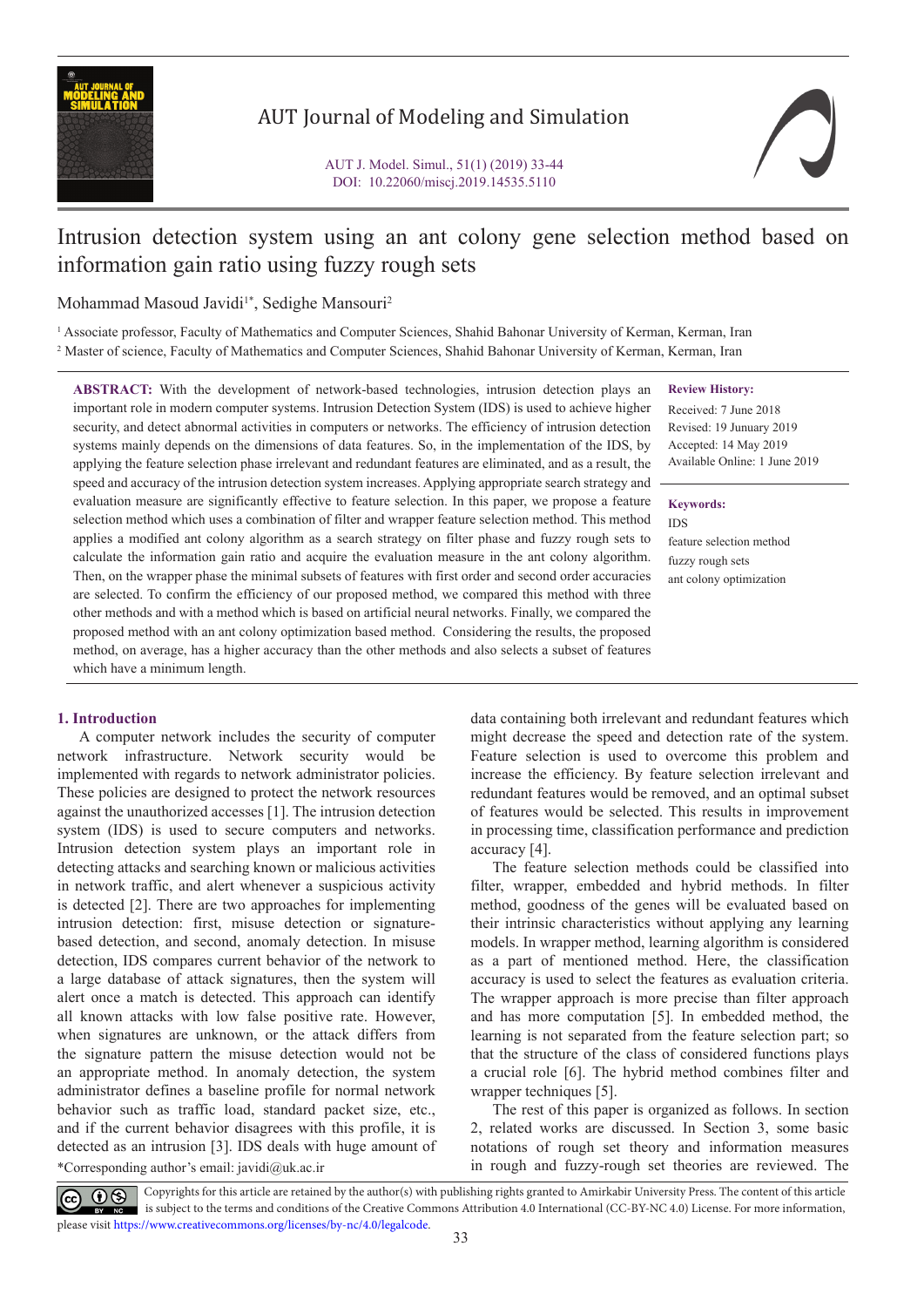proposed method is presented in Section 4. In Section 5, the results of experiments are explained. Finally, Section 6 concludes the paper.

#### **1-1- Related work**

Employing the feature selection process to select an optimal subset of features instead of using the entire feature space is being widespread in many researches on the field of intrusion detection in computer networks [7]. Chung and Wahid [8] presented a hybrid intrusion detection system which applies Intelligent Dynamic Swarm based Rough Set (IDS-RS) and Simplified Swarm Optimization (SSO) which is a new version of Particle Swarm Optimization (PSO) and includes a new Weighted Local Search (WLS) strategy. IDS-RS method selects the most relevant features using a weighted sum fitness function. This work has selected six features out of 41 features containing in KDD cup 99 dataset. The acquired classification accuracy is 93.3%, which is not good enough. De la Hoz et al. [9] used a feature selection approach based on the NSGA-II4 as a feature search strategy and the Growing Hierarchical Self-Organizing Maps (GHSOM) as a classifier. They applied a fitness function based on the Jaccards coefficient which is a similarity measurement. The experiments are performed on the NSL-KDD datasets. This method selected 25 relevant features by 99.12% of classification accuracy which means the method is highly accurate, but the length of the selected subset is not satisfactory. Kang and Kim [10] proposed a wrapper method for feature selection based on a Local Search Algorithm (LSA) and the k-means clustering algorithm. This method has used the accuracy of k-means clustering as a cost function to measure the goodness of the feature subset generated by LSA. In order to avoid over fitting, Kang and Kim used MLP to evaluate the performance of the selected subset of features. The experiments are performed over the NSL-KDD datasets. The accuracy of classification and DR by means of this method are high but FAR is low. The methods mentioned so far have acceptable performances in solving the problem of intrusion detection. However, they still are not able to create a system that detects all attacks without any false alarms. In this paper, we have proposed a hybrid feature selection method which applies ant colony and fuzzy rough sets to calculate information gain ratio as evaluation criterion. Therefore, it has high accuracy and minimum subset length. After selecting an optimal subset of features, this subset is used in IDS. Applying dependency degree might be useful in selecting a subset of features as evaluation criteria, and also maintains the meaning of the features and rarely depends on other features; but it would not be appropriate in real life applications where the purpose is to acquire high classification accuracy [11]. Moreover, there is a tendency in gain criteria to select the feature with more refined partition. This fact encourages us to offer gain ratio as an improved version of gain based on fuzzy rough sets. Compared to the other methods, the proposed method has high classification accuracy and also chooses a subset with a minimum length. Additionally, there are some long loops in the implementation of the method which may result in high time complexity.

#### **2. Theoretical or experimental modeling 2-1- Some basic notations**

In this section, we have briefly described the theory of rough set and information measures in rough and fuzzyrough sets theory. Rough set theory is proposed by Pawlak [12]. The basis of rough set theory is the concept of crisp equivalence class. A crisp equivalence class contains samples from different output classes. Moreover, the different elements in an equivalent class may have different degrees of belongingness to the output classes. To make a decision facing situations in which vagueness and indiscernibility are present, a combination of fuzzy and rough sets could be useful. A fuzzy similarity relation replaces an equivalence relation in rough sets to create fuzzy-rough sets. The detailed description of this process is presented in the following. This theory has been considered from the beginning, and has been used in various fields of data analysis such as banking [13], economics and finance [14], medical imaging [15], medical diagnosis [16], and data mining [17].

#### **2-1-1- Basic rough set notation**

Let,  $IS = < U, A, V, f >$ , be an information system, where U is a nonempty set of finite object, A is a finite set of attributes or genes, and V is the union of attribute domains, where  $V_a$  is the set of values for the attributes a;  $f : A \times U \to V$ is an information function that appropriate special values from the domains of attribute to object. If  $P \subset A$ , then an associated indiscernibility equivalence relation, IND (P), is defined as [18]:

$$
IND(P) = \{(x, y) \in U^2 \mid \forall a \in Pf(a, x) = f(a, y)\}
$$
 (1)

Since IND(P) is a reflexive, symmetric, and transitive relation, it is an equivalence relation. Therefore, IND(P) can create a partition on U that could be denoted by  $U / IND(P)$ or more simply  $U/P$  and represents an equivalence class of IND(P) containing x. The lower and upper estimates for  $IND(P)$  containing x. The lower and upper estimates for  $X \subset U$ , respectively are defined as follows [18]: f **IND**(P) containing x. **T** 

$$
P \downarrow X = \{ x \in U \mid [x]_P \subseteq X \}
$$
 (7)

$$
P \downarrow X = \{x \in U \mid [x]_P \subseteq X\}
$$
  
\n
$$
P \uparrow X = \{x \in U \mid [x]_P \cap X \neq \emptyset\}
$$
 (1)

Based on the lower and upper estimates, the boundary properties is defined as follows [19]. regain is defined as follows [18]:  $\frac{1}{2}$ Based on the lower and uppo

$$
BND_{P}(X) = P \uparrow X - P \downarrow X
$$
\n<sup>( $\uparrow$ )</sup>

# $BND_P(X) = P + X - P + X$ <br>2-1-2- Information measures in rough set theory

Assume Xi  $\mathbb{Z}U$  / IND (P) and X  $j \Box U$  / IND (Q) are aartitions of U which are respectively induced by P and Q. Assume  $\overline{AB}$   $\overline{BC}$  /  $\overline{IND}$  (**r**) and  $\overline{A}$   $\overline{J}$   $\overline{CD}$  /  $\overline{IND}$  (**c**) are partitions of U which are respectively induced by P and Q. The probability distribution of Xi is defined as follows. The The probability distribution of X<sub>1</sub> is defined as follows. The probability distribution of X<sub>i</sub>X j is defined as Eq. (6), where  $\frac{1}{2}$  denotes the cardinality [18]  $\frac{1}{2}$  *n*  $\frac{1}{2}$  *n*  $\frac{1}{2}$  *n*  $\frac{1}{2}$  *n*  $\frac{1}{2}$  *n*  $\frac{1}{2}$  *n*  $\frac{1}{2}$  *n*  $\frac{1}{2}$  *n*  $\frac{1}{2}$  *n*  $\frac{1}{2}$  *n*  $\frac{1}{2}$  *n*  $\frac{1}{2}$  *n*  $\frac{1}{2}$  *n*  $\frac{1}{2}$  *n*  $\frac{1}{2}$  *n*  $\frac{1}{2}$  *I* Assume Xi  $\mathbb{E}U / \text{IND}$  (*I*) tritions of U which are res || || ( ) ( )log ( ) log || || the probability distribution of Xi is defined as following The probability distribution of Xi is defined as fo *U U X X U* denotes the cardinality [18]. Ine probability distribu

*U U*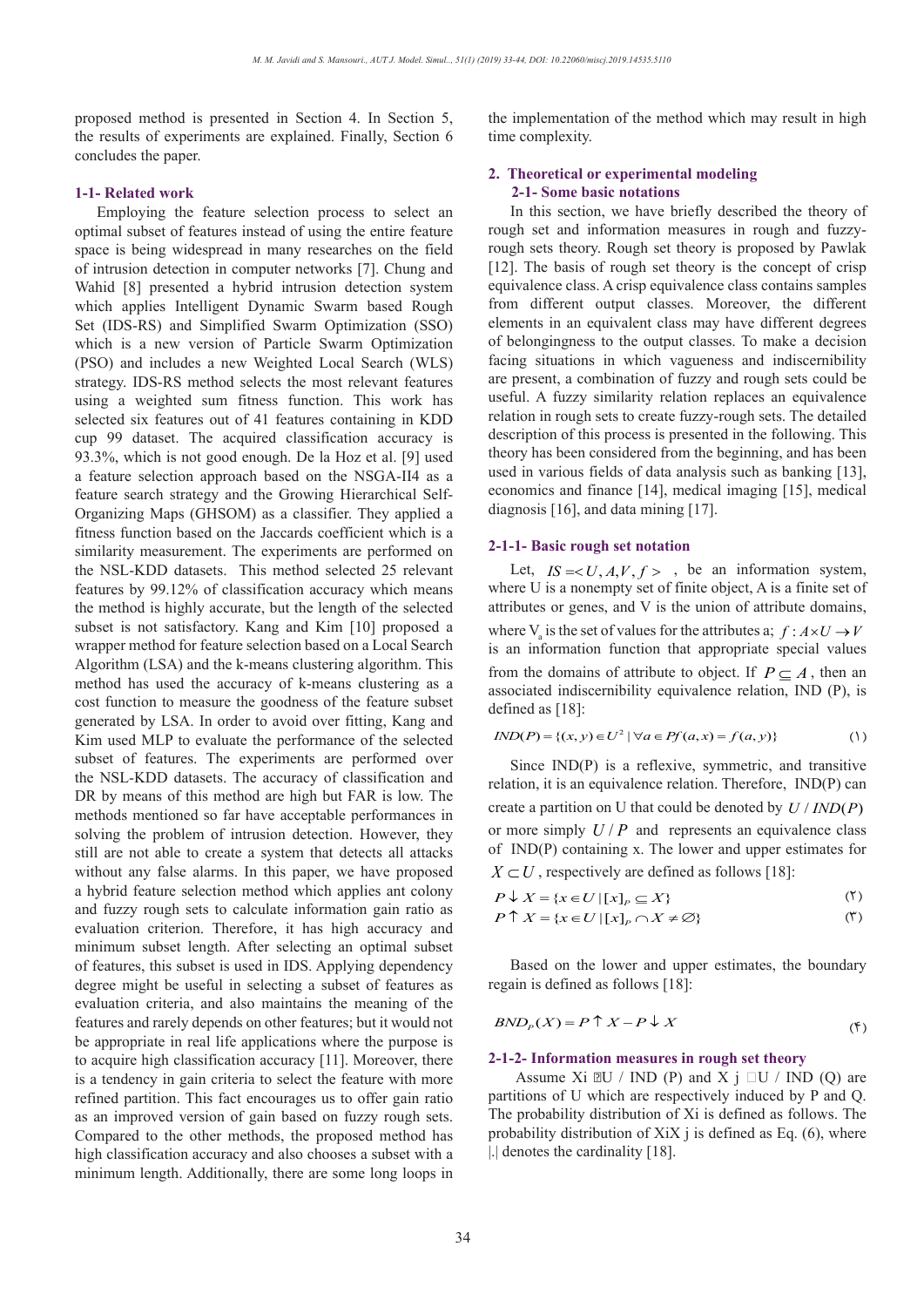$$
P(X_i) = \frac{|X_i|}{|U|}
$$
\n
$$
P(X_i X_j) = \frac{|X_i \cap X_j|}{|U|}
$$
\n
$$
(6)
$$

$$
P(X_i X_j) = \frac{|X_i \cap X_j|}{|U|}
$$
  
Definition 1: If  $_{IS} = \langle U, A, V, f \rangle$  is an information system,  
D is a subset of A and

B is a subset of A and  $X_i \in U/B$ , then the Shannon's entropy  $H (B)$  of B is defined as [18]:<br> *n B* is a subset of A and  $X_i \in U/B$ , then the shannon s<br> *H*(*B*) of *B* is defined as [18]:<br> *H*(*R*) –  $-\sum_{i=1}^{n} P(X) \log P(X)$  –  $-\sum_{i=1}^{n} \frac{|X_i|}{N} \log \frac{|X_i|}{N}$  $\mathcal{P}$   $\mathcal{P}$   $\mathcal{P}$   $\mathcal{P}$   $\mathcal{P}$   $\mathcal{P}$   $\mathcal{P}$   $\mathcal{P}$   $\mathcal{P}$   $\mathcal{P}$   $\mathcal{P}$   $\mathcal{P}$   $\mathcal{P}$   $\mathcal{P}$   $\mathcal{P}$   $\mathcal{P}$   $\mathcal{P}$   $\mathcal{P}$   $\mathcal{P}$   $\mathcal{P}$   $\mathcal{P}$   $\mathcal{P}$   $\mathcal{P}$   $\mathcal{P}$   $\mathcal{$ 

$$
H(B) = -\sum_{i=1}^{n} P(X_i) \log P(X_i) = -\sum_{i=1}^{n} \frac{|X_i|}{|U|} \log \frac{|X_i|}{|U|}
$$
 (Y)

**Definition** 2: In information system  $IS = < U, A, V, f >$ , the join entropy of P and Q is defined as  $[18]$ : *ij ij*

$$
H(PQ) = H(P \cup Q) = -\sum_{i=1}^{n} \sum_{j=1}^{m} P(X_i X_j) \log P(X_i X_j)
$$
  
= 
$$
-\sum_{i=1}^{n} \sum_{j=1}^{m} \frac{|X_i \cap X_j|}{|U|} \log \frac{|X_i \cap X_j|}{|U|}
$$
 (A)

That in relation  $X_i \in U/P$ ,  $X_j \in U/Q$  and  $P,Q \subseteq A$ . That in relation  $X_i \in U/P$ ,  $X_j \in U/Q$  and *P* That in relation  $X_i \in U/P$ ,  $X_j \in U/Q$  and  $P$ , That in relation  $V = U/R$ ,  $V = W/2$  and That in relation  $X_i \in U/P$ ,  $X_j \in U/Q$  and  $P$ ,

**Definition** 3: the conditional entropy of D on condition B For decision system  $DS \ll U$ ,  $C \cup D$ ,  $V$ ,  $f > 0$  is defined as [18]: For decision system  $DS = \langle U, C \cup D, V, f \rangle$  is defined<br>  $(D \mid P) = \sum_{r=1}^{n} p(r) \sum_{r=1}^{m} p(r + r) \log p(r + r)$ **Definition** 3: the conditional entropy of D on<br>for decision system  $DS = < U, C \cup D, V, f >$  is defined *i***<sub><b>***I***<sup>j</sup>** *i*<sub>*I*</sub> *i*<sub>*S*</sub>  $\rightarrow$  *i*<sub>*I*</sub> *I*<sub>*C*</sub>  $\rightarrow$  *I*<sub>*I*</sub> *I*<sub>*I*</sub> *I*<sub>*I*</sub> *i*<sub>*N*</sub> *i*<sub>*N*</sub> *i*<sub>*N*</sub> *i i s i def*</sub> **on** 3: the conditional entropy of D on system  $DS = < U, C \cup D, V, f >$  is defined decision system  $DS = < U, C \cup D, V, f >$  is defined for decision system  $DS = < U, C \cup D, V, f >$  is defined sion system  $DS = < U$ 

( | ) ( ) ( | )log ( | ) *D B PX PX X PX X*

$$
(D|B) = -\sum_{i=1}^{n} P(X_i) \sum_{j=1}^{m} P(X_j | X_i) \log P(X_j | X_i)
$$
  
= 
$$
-\sum_{i=1}^{n} \frac{|X_i|}{|U|} \sum_{j=1}^{m} \frac{|X_i \cap X_j|}{|U|} \log \frac{|X_i \cap X_j|}{|U|}
$$
  
= 
$$
-\sum_{i=1}^{n} \sum_{j=1}^{m} \frac{|X_i \cap X_j|}{|U|} \log \frac{|X_i \cap X_j|}{|U|}
$$
 (9)

That in this relation, B is a subset of C, and C is the That in this relation, B is a subset of C, and C is the condition attribute set;  $X_i \in U/B$  and  $X_j \in U/D$ , where D is the decision attribute. this relation, **B** is a subset of  $\frac{X}{X}$ 

**Definition** 4: The mutual information of B and D is defined as follows [18]:<br> $L(P_1, P) = L(P_2) - L(P_3)$ 

$$
I(B;D) = H(D) - H(D | B)
$$
\n<sup>(\ )</sup>

**Definition** 5: The gain of attribute  $a \in C - B$  is defined as [18]:

$$
Gain(a, B, D) = I(B \cup \{a\}; D) - I(B; D)
$$
  
=  $H(D | B) - H(D | B \cup \{a\})$  (11)

**Definition** 6: The mutual information gain ratio of attribute a, is defined as [18]:

Gain\_Ratio(a, B, D) = 
$$
\frac{Gain(a, B, D)}{H(\{a\})}
$$

$$
= \frac{I(B \cup \{a\}; D) - I(B; D)}{H(\{a\})}
$$
(17)

#### **2-1-3- Information measures in fuzzy-rough set theory** (3)  $\mathbf{r}$

In fuzzy rough sets it is essential to define a fuzzy equivalence relation. If  $\tilde{R}$  satisfies the following conditions, it would be considered as a fuzzy equivalence relation.<br>  $Rof$ au:<br>° au.<br>c. –

Reflectivity: 
$$
\tilde{R}(x, y) = 1, \forall x \in X
$$
  
\nSymmetry:  $\tilde{R}(x, y) = \tilde{R}(y, x), \forall x, y \in X$   
\nTransitivity:  $\tilde{R}(x, y) > min(\tilde{R}(y, y)) \tilde{R}(y, y)$ 

Transitivity:  $\tilde{R}(x, y) \ge \min{\{\tilde{R}(x, y), \tilde{R}(y, z)\}}$  $\ddot{x}$  ivity:  $\ddot{p}$ <sub>6</sub>  $(x, y) \ge \min\{x, y\}$ *I* ≤ IIIIII<sub>I</sub>II(*x*, *y*), *A*(*y*, 2)*}*<br>s a relation matrix for

The  $M(\tilde{R})$  represents a relation matrix for  $x_i, x_j \in X$ , that  $\tilde{R}$  is a fuzzy equivalence relation defined on a nonempty finite set X.  $\frac{1}{\sqrt{2}}$ The  $_{M(\tilde{R})}$  represents a relation matrix for r<br>Tha  $f, y \ge \min\{K(x, y), K\}$ <br>ents a relation mat

$$
M(\tilde{R}) = \begin{pmatrix} r_{11} & \cdots & r_{1n} \\ \vdots & \ddots & \vdots \\ r_{n1} & \cdots & r_{nn} \end{pmatrix}
$$
 (17)

Here,  $r_{ij} \in [0,1]$  is the relation value of  $x_i$  and  $x_j$  which can be written as . Considering the crisp rough set model, if  $x_i$  equals to  $x_j$  with respect to the crisp equivalence relation R then  $r_y = 1$ ; otherwise,  $r_y = 0$ . A similarity function that has<br>been used to calculate the equivalence relation is shown by<br>Eq. (14) where and  $\frac{x_j}{x_j}$  are attribute values of two objects R then  $r_y = 1$ ; otherwise,  $r_y = 0$ . A similarity function that has been used to calculate the equivalence relation is shown by Eq. (14), where  $x_i$  and  $x_j$  are attribute values of two objects on attribute a  $\cdot$  and are maximal and minimal values on attribute a ;  $a_{\text{max}}$  and  $a_{\text{min}}$  are maximal and minimal values  $\lim_{x_i}$  and *a*<sub>min</sub> are maximal and *n* of attribute a respectively [18]. be written as . Considering the crisp roughly equals to  $x_j$  with respect to the crisp equivalent of the crisp of the crisp of the crisp of the crisp of the crisp of the crisp of the crisp of the crisp of the crisp of the  $\mathbf{u}$ of attribute a respectively

$$
r_{ij} = \begin{cases} 1 - 4 \times \frac{|x_i - x_j|}{|a_{\text{max}} - a_{\text{min}}|}, \frac{|x_i - x_j|}{|a_{\text{max}} - a_{\text{min}}|} \le 0.25\\ 0 \end{cases}
$$
(15)

(0)<br>Two important operators in the fuzzy equivalence relation<br>thich are also useful for implementing fuzzy theory are which are also useful for implementing fuzzy theory are defined by [18]: defined by [18]: *n nn* 1 arc also useful<br>1 by [18]:

$$
\tilde{R} = \tilde{R}_1 \cup \tilde{R}_2 \Longleftrightarrow \tilde{R}(x, y) = \max \left\{ \tilde{R}_1(x, y), \tilde{R}_2(x, y) \right\}
$$

$$
\tilde{R} = \tilde{R}_1 \cap \tilde{R}_2 \Longleftrightarrow \tilde{R}(x, y) = \min \left\{ \tilde{R}_1(x, y), \tilde{R}_2(x, y) \right\}
$$

**Definition** 7: The fuzzy partition of the universe U **Definition** 7: The fuzzy partition of generated by  $\tilde{R}$ , is defined as [18]: **Definition** 7: The fuzzy

$$
U / \tilde{R} = \left\{ \left[ x_i \right]_{\tilde{R}} \right\}_{i=1}^n \tag{1\text{a}}
$$

Here,  $\tilde{R}$  is a fuzzy equivalence relation and  $[x]$ <sub> $\tilde{R}$ </sub> is the Here,  $\tilde{R}$  is a fuzzy equivalence rela Here,  $\tilde{R}$  is a *Gain a B D I B a D I B D* ( , , ) ( { }; ) ( ; )

fuzzy equivalence class equal to  $\frac{r_{11}}{1} + \frac{r_{12}}{1}$  $\gamma_1$   $\gamma_2$  $\frac{i1}{i} + \frac{i2}{i} + \ldots + \frac{i}{n}$ *n*  $\frac{r_{i1}}{x_1} + \frac{r_{i2}}{x_2} + \ldots + \frac{r_{in}}{x_n}$ **Definition** 8: The cardinality is defined as

**Definition** 8: The cardinality is defined as [18]: (12)

$$
|\left[x_i\right]_{\tilde{R}}| = \sum_{j=1}^n r_{ij} \tag{19}
$$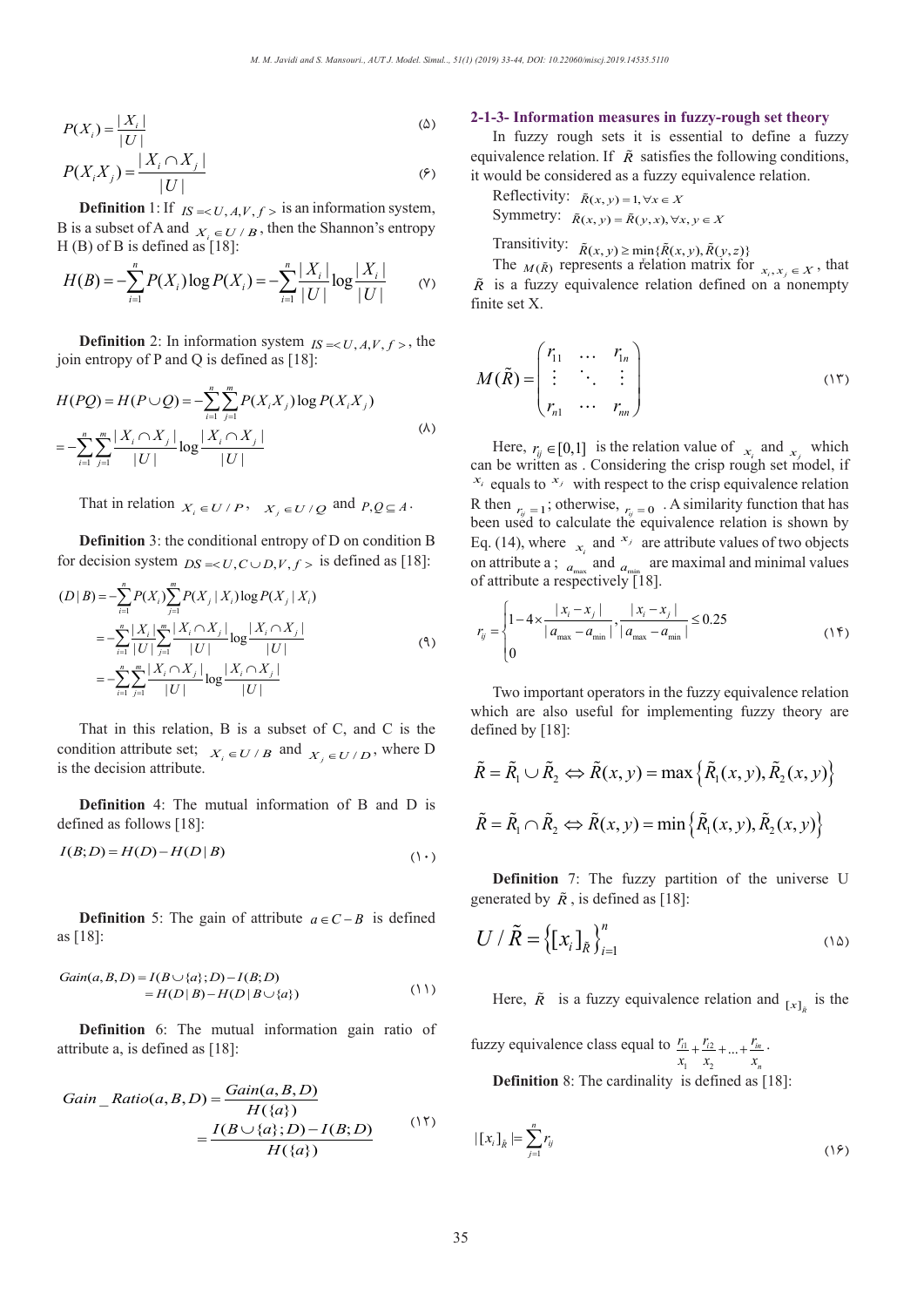**Definition** 9: Information quantity of the fuzzy attribute set or the fuzzy equivalence relation is defined as [18]: **Definition** 9: Information quantiet or the fuzzy equivalence relation

$$
H(\tilde{R}) = -\frac{1}{n} \sum_{i=1}^{n} \log \frac{|[x_i]_{\tilde{R}}|}{n}
$$
 (1V)

**Definition** 10: The joint entropy of B and E is defined as [18]: [18]: *ij r aa aa*  $\{$ [  $\}$ ]  $\{$  $\begin{bmatrix} 1 & n \\ 2 & 3 \end{bmatrix} \begin{bmatrix} 1 & 1 \\ 2 & 3 \end{bmatrix} \begin{bmatrix} 1 & 1 \\ 2 & 3 \end{bmatrix}$ 

[18]:  
\n
$$
H(BE) = H(\tilde{R}_{B}\tilde{R}_{E}) = -\frac{1}{n} \sum_{i=1}^{n} \log \frac{|[x_{i}]_{\tilde{B}} \cap [x_{i}]_{\tilde{E}}|}{n}
$$
\n(1A)

Where FIS < U, A, V,  $f >$  is a fuzzy information system; A where  $FIS < U, A, V, I > IS$  a fuzzy information<br>is the attribute set; B and E are two subsets of A.

**Definition** 11: While FIS < U, A, V,  $f$  > is a fuzzy decision system, C is the condition attribute set, D is the decision **attribute and B**  $\Box$ **C.** The condition entropy D on condition *n B* could be coloured as follows [18]. *Gain butcand B*  $\neq$ C. The condition can be calculated as follows [18]:

B could be calculated as follows [18]:  
\n
$$
\tilde{H}(D|B) = -\frac{1}{n} \sum_{i=1}^{n} \log \frac{|[x_i]_{\tilde{B}} \cap [x_i]_{\tilde{D}}|}{|[x_i]_{\tilde{B}}|}
$$
\n(19)

In above-mentioned relation,  $[x_i]_B$  and  $[x_i]_D$  are fuzzy equivalence classes containing xi generated by B and D, respectively. mentioned relation,  $[x_i]_{\bar{B}}$  and In above-mentioned *H R* above-mentione l In above-mentioned relation,  $[x_i]_B$  and *i i gener i gener*  $G_{\rm F}$  *contrast*.

**Definition** 12: The mutual information of B and D is defined as [18]: *Definition* 12: The mutual information **Definition** 12: The mutual inform

$$
\tilde{I}(B;D) = \tilde{H}(D) + \tilde{H}(B) - \tilde{H}(BD)
$$
\n<sup>(\Upsilon \cdot)</sup>

**Definition** 13: In decision system FDS  $\leq U, C \square D, V, f >$ , **Definition** 15: In decision system  $PDS \sim O, C \sqcup D, v$ ,  $\forall a \in C - B$  the gain of attribute a, can be defined as [18]:

$$
Gain(a, B, D) = \tilde{I}(B \cup \{a\}; D) - \tilde{I}(B; D)
$$
\n<sup>(\Upsilon)</sup>

**Definition** 14: According to the definition 13, the mutual information gain ratio of attribute a, can be defined as [18]:

$$
GainRatio(a, B, D) = \frac{Gain(a, B, D)}{\tilde{H}(\{a\})}
$$

$$
= \frac{\tilde{I}(B \cup \{a\}; D) - \tilde{I}(B; D)}{\tilde{H}(\{a\})}
$$
(57)

#### **2-1-4 Data set**  $\overline{\mathbf{a}}$

The data set which is used here, is KDD Cup99. It contains five million training data records and two million testing data records. Each record has 41 features. This data set consist of 4 kinds of different attacks: DOS, R2L, U2R and PRB. In table kinds of different attacks; DOS, R2L, U2R and PRB. In table 1, the list of KDD cup 99 features is presented. *k ij ix x x S p t* 1, the list of  $\overline{\phantom{a}}$  $\frac{1}{1}$ , 1

# **2-1-5- Attacks in KDD Cup99** (1 ). *new old otherwise*

There are 4 kinds of different attacks in KDD Cup99:

### **•Denial of Service Attacks (DOS)**

A DOS attack is a type of attack in which the hacker makes a computing or memory resources too busy or too full to serve legitimate networking requests, and as a result denies users' access to a machine [20].

### **•Remote to User Attacks (R2L)**

A remote to user attack is an attack in which a user sends packets to a machine over the internet with no access to it. This is done by the purpose of exposing the machines vulnerabilities and exploiting privileges which a local user would have on his/her computer [21].

#### **•User to Root Attacks (U2R)**  $\overline{\mathbf{c}}$

These attacks are exploitations in which the hacker starts off on the system with a normal user account and attempts to abuse vulnerabilities in the system to gain super user privileges [21]. (21)  $\frac{1}{2}$  tam with

#### **•Probing (PRB)**  $\frac{1}{2}$

Probing is an attack in which the hacker scans a machine or a networking device to determine weaknesses or vulnerabilities which could be exploited later to compromise the system [21].  $\frac{1}{1}$ 

### 2-2- Proposed method

In this section, a new filter-wrapper approach for feature selection in fuzzy-rough sets is described. In this approach, the filter phase employs a modified ACO search strategy which is able to do feature selection as a multi-modal problem. The wrapper phase includes a learning model which evaluates the chosen subsets of features from the filter phase and selects the best subset, then calculates pheromones changes in selected subsets. Choosing the subsets of features with first and second maximum accuracies as candidate subsets for minimal data reductions is a contribution of this work; so (12) The minimal subset would have short length along with acceptable accuracy value. Consequently, the approach would satisfy both increasing the accuracy and decreasing the length of reduced subsets, concurrently.

> In detail, to implement the approach, we need the feature selection problem space to be considered in the form of a complete non-directed graph. The nodes, indicating the features and edges, represent the probability of choosing the next node. The algorithm starts with the production of k number of ants, which is half the number of features. The following steps are done to complete each ant's tour:

1- Initialize ants with random and different nodes.

2- For each ant k, consideration is that the set  $S<sub>S</sub>$  $includes$  all the nodes without initial node, as accessible locations<br> $\frac{3}{2}$ 

The ant k chooses the next node according to the transition rule. This rule has been further described on the next section.

4- The selected node is removed from  $S_K$ .

5- For each ant k, the third and fourth stages are repeated until  $S_K$  is empty.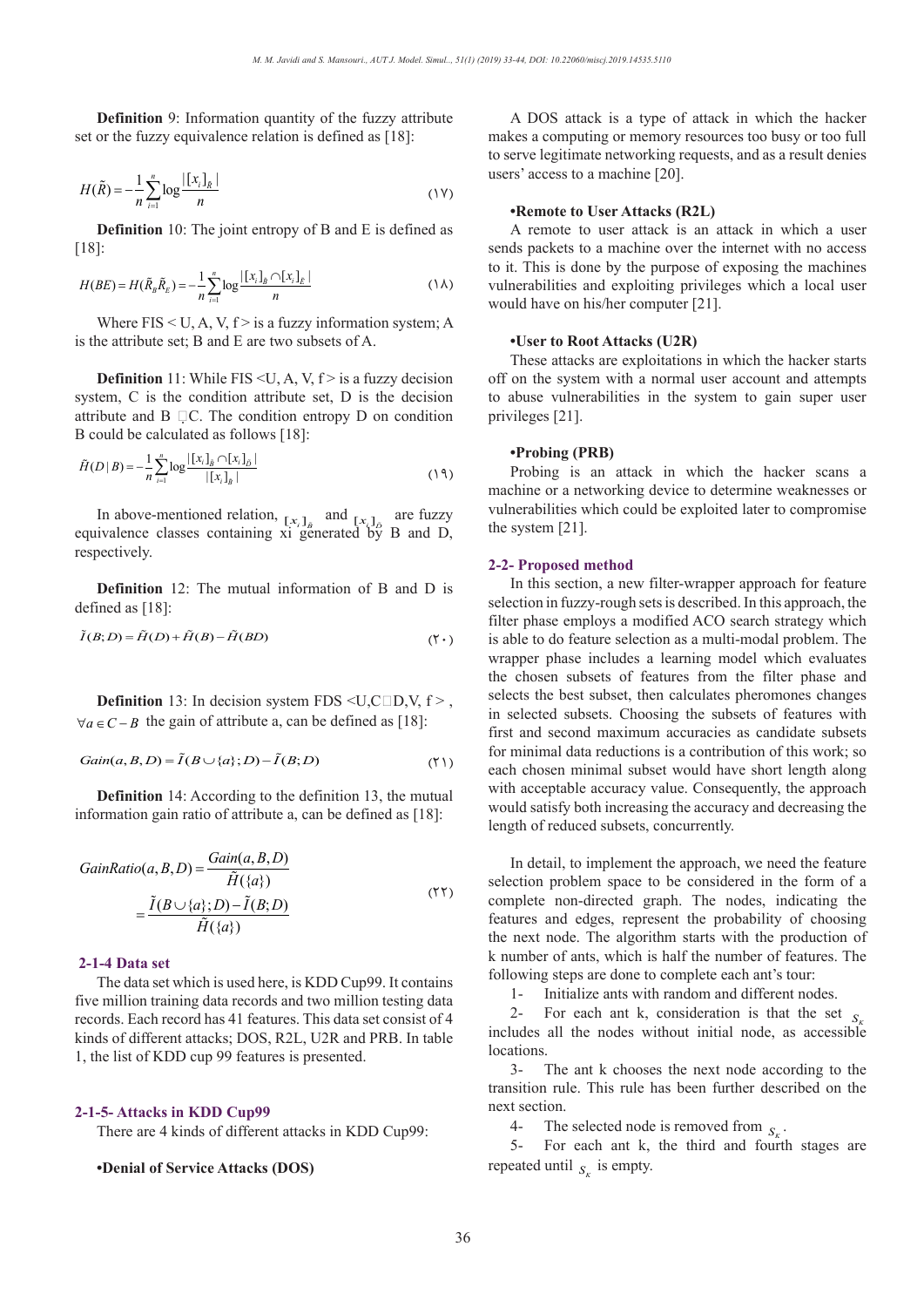| Category       | Label/feature name                 | Type       | Description                                                           |
|----------------|------------------------------------|------------|-----------------------------------------------------------------------|
|                | Duration<br>1.                     | Continuous | Length (number of seconds) of the connection                          |
|                | 2.<br>Protocol-type                | Discrete   | Type of the protocol, e.g., tcp, udp, etc.                            |
|                | 3.<br>Service                      | Discrete   | Network service on the destination, e.g., http, telnet, etc.          |
|                |                                    | Discrete   | Normal or error status of the connection                              |
|                | 4.<br>Flag                         | Continuous | Number of data bytes from source to destination                       |
|                | 5.<br>Src-bytes                    | Continuous | Number of data bytes from destination to source                       |
|                | 6.<br>Dst-bytes                    | Discrete   | 1 If connection is from/to the same host/port; 0 otherwise            |
|                | 7.<br>Land                         |            | Number of "wrong" fragments                                           |
|                |                                    | Continuous | Number of urgent packets                                              |
|                | 8.<br>Wrong-fragment               | Continuous |                                                                       |
|                | 9.<br>Urgen                        |            |                                                                       |
| $\overline{2}$ | Hot<br>10.                         | Continuous | Number of "hot" indicators (hot: number of directory                  |
|                |                                    |            | accesses, create and execute program)                                 |
|                | Num-failed-logins<br>11.           | Continuous | Number of failed login attempts                                       |
|                | 12. Logged-in                      | Discrete   | 1 If successfully logged-in; 0 otherwise                              |
|                | 13. Num-compromised                | Continuous | Number of "compromised" conditions (compromised                       |
|                |                                    |            | condition: number of file/path not found errors and                   |
|                |                                    |            | jumping commands)                                                     |
|                | 14. Root-shell                     | Discrete   | 1 If root-shell is obtained; 0 otherwise                              |
|                | Su-attempted<br>15.                | Discrete   | 1 If "su root" command attempted; 0 otherwise                         |
|                | 16. Num-root                       | Continuous | Number of "root" accesses                                             |
|                | 17. Num-file-creations             | Continuous | Number of file creation operations                                    |
|                | 18. Num-shells                     | Continuous | Number of shell prompts                                               |
|                | 19. Num-access-files               | Continuous | Number of operations on access control files                          |
|                | 20. Num-outbound-cmds              | Continuous | Number of outbound commands in an ftp session                         |
|                | 21. Is-host-login                  | Discrete   | 1 If the login belongs to the "hot" list; $\overline{0}$ otherwise    |
|                | 22. Is-guest-login                 | Discrete   | 1 If the login is a "guest" login; 0 otherwise                        |
|                |                                    |            |                                                                       |
|                |                                    |            |                                                                       |
| 3              | Count<br>23.                       | Continuous | Number of connections to the same host as the current                 |
|                |                                    |            | connection in the past 2 s                                            |
|                | 24.<br>Srv-count                   | Continuous | Number of connections to the same service as the current              |
|                |                                    |            | connection in the past 2 s (same-host connections)                    |
|                |                                    |            | % Of connections that have "SYN" errors (same-host                    |
|                | 25.<br>Serror-rate                 | Continuous | connections)                                                          |
|                |                                    |            | % Of connections that have "SYN" errors (same-service                 |
|                | 26.<br>Srv-serror-rate             | Continuous | connections)                                                          |
|                |                                    |            | % Of connections that have "REJ" errors (same-host                    |
|                | 27.<br>Rerror-rate                 | Continuous | connections)<br>% Of connections that have "REJ" errors (same-service |
|                | 28.<br>Srv-rerror-rate             | Continuous | connections)                                                          |
|                |                                    |            | % Of connections to the same service (same-host                       |
|                | 29.<br>Same-sry-rate               | Continuous | connections)                                                          |
|                |                                    |            | % Of connections to different services (same-host                     |
|                | 30. Diff-srv-rate                  | Continuous | connections)                                                          |
|                |                                    |            | % Of connections to different hosts (same-service                     |
|                | 31.<br>Srv-diff-host-rate          | Continuous | connections)                                                          |
|                |                                    |            |                                                                       |
| $\overline{4}$ | 32.<br>Dst-host-count              | Continuous | Count for destination host                                            |
|                | 33.<br>Dst-host-srv-count          | Continuous | Srv count for destination host                                        |
|                | 34.<br>Dst-host-same-srv-rate      | Continuous | Same srv rate for destination host                                    |
|                | 35.<br>Dst-host-diff-srv-rate      | Continuous | Diff srv_rate for destination host                                    |
|                | 36.<br>Dst-host-same-src-port-rate | Continuous | Same_src_port_rate for destination host                               |
|                | 37.<br>Dst-host-srv-diff-host-rate | Continuous | Diff host_rate for destination host                                   |
|                | 38.<br>Dst-host-serror-rate        | Continuous | Serror_rate for destination host                                      |
|                | 39.<br>Dst-host-srv-serror-rate    | Continuous | Srv serror rate for destination host                                  |
|                | 40.<br>Dst-host-rerror-rate        | Continuous | Rerror rate for destination host                                      |
|                | 41.<br>Dst-host-srv-rerror-rate    | Continuous | Srv serror rate for destination host                                  |

#### Table 1[19]. List of KDD Cup 99 features. **Table 1[19]. List of KDD Cup 99 features**

6- The best answer ever acquired has been saved.

After each ant completes its tour, the pheromone would be updated on the routes traversed from the origin to the destination according to the algorithm explained in section 4-2. At the end of each iteration, the best observed solutions thus far are kept; i.e., in each iteration, we consider the

subsets of the features which have maximum accuracies as the best candidate subsets. We preserve the subsets which have the first and the second maximum accuracies among the best candidate subsets from the first iteration to the current. Then, we consider the minimal subsets within the preserved subsets as the bests in all iterations. Since the wrapper method utilizes a learning model, feature selection based on wrappers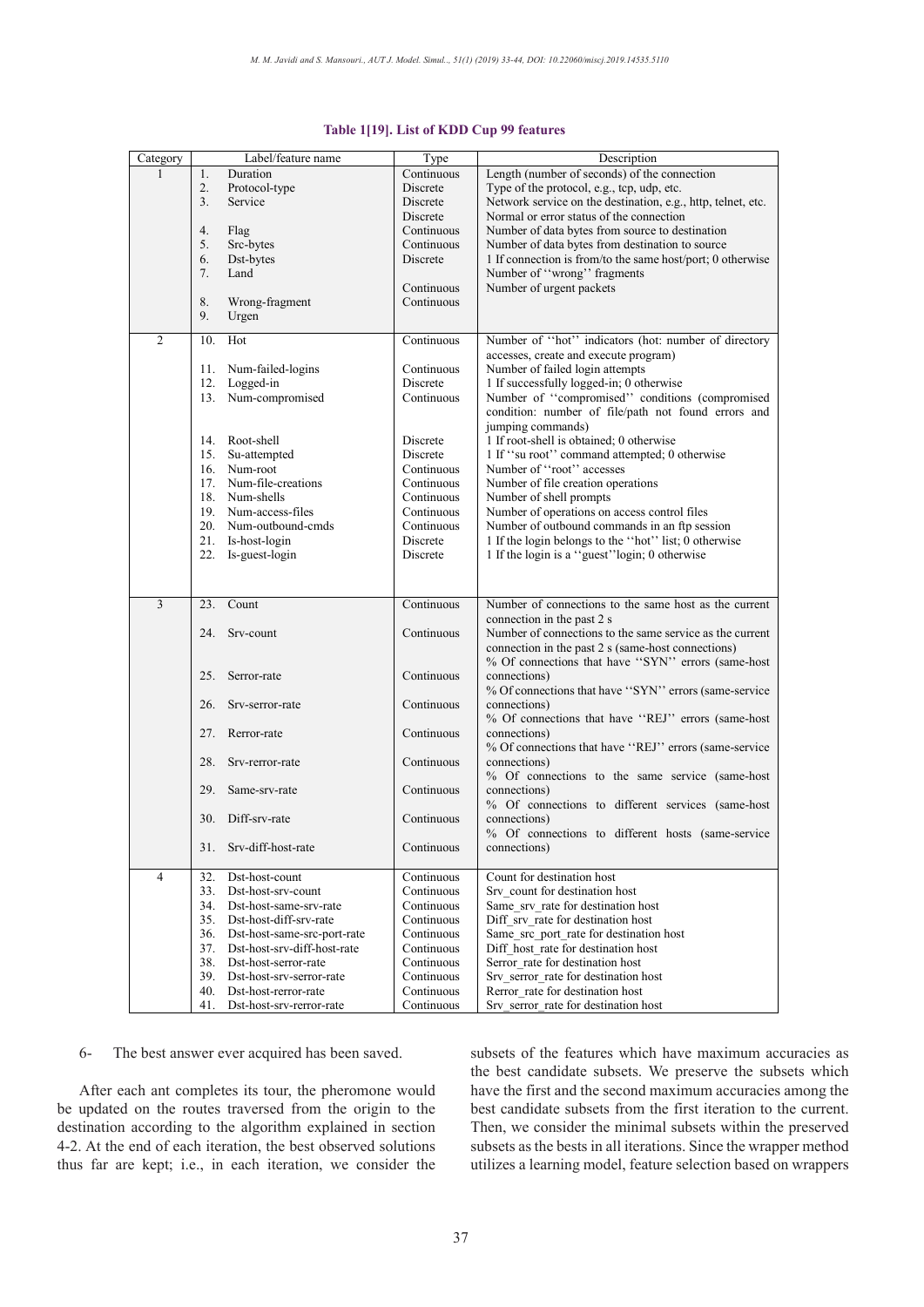increments the accuracy of the model; however, this method increases order of mathematical complexity. In this method, instead of evaluating the features separately, the subsets found by filter are evaluated by wrapper model to decrease the complexity. The output of the wrapper model (the accuracy of the classifier) would be a criterion for goodness evaluation of found subsets. After the end of each run, the best acquired solution from the first iteration will be saved as an optimal solution. In addition to the detection of high quality subsets of features, finding more than a single solution in just one run is one of the advantages of this method compared to other ones.

#### **2-2-1- Transition rule and feature deletion**

The transition rule introduced in [22] is used for exploring the nodes' space. Node  $j$ , as a candidate for selection, is selected with probability equal to 0.5 using the following the nodes' space. Node *j*, as a candidate for selection, is selected with probability equal to 0.5, using the following relation:

$$
p_{ij}^{k} = \begin{cases} 1, & j = \arg \max \{ \tau_{ij}^{\alpha} \eta_{ij}^{\beta} \} \\ 0, & otherwise \end{cases}
$$
 (77)  
If an ant selects a new node, that node is removed from

the set of available nodes. Additionally, if the candidate node *k* is not selected, the candidate node will also be removed from the set of available nodes. In this case, the following relation in the roulette wheel mechanism, as the probability of selecting available nodes, is used to select the next node. *i* is not selected, the candidate nodes<br> *i* is not selected, the candidate node<br> *pom* the set of available nodes. In the *k is iv i x x iii x x iii x x iii x x iii x ii x ii x iii x iii x iii x iii x iii x iii x iii x iii x iii x iii x iii x iii x iii* or available nodes. Additional<br>t selected, the candidate not<br>he set of available nodes. In

$$
p_{ij}^{k}(t) = \begin{cases} \frac{\left[\tau_{ij}\right]^{\alpha} \cdot \left[\eta_{j}\right]^{\beta}}{\sum_{x \in S_{k}} \left[\tau_{ix}\right]^{\alpha} \cdot \left[\eta_{x}\right]^{\beta}}, & j \in S_{k} \\ 0, & otherwise \end{cases}
$$
 (YF)

In both of the above-mentioned equations,  $\alpha = 0.5$  and  $\beta =$ 

1, and the initial value of  $\tau_{ij}$  is equal to 0.1. By selecting each node in the roulette wheel mechanism, the selected node and 1, and the initial value of  $\tau_{ij}$  is e

all nodes prior to it, In this method,  $\eta_j = \widehat{GainRatio}(j, N_K, D)$ is calculated by Eq. (22) as heuristic information.  $N_{\kappa}$ is regarded as a set of selected nodes by ant k, and is the pheromone value of edge ii. pheromone value of edge ij. fone value of

# **2-2-2- Pheromones updating Rules**  $\alpha$  amonos undating Pulas

After each individual ant created its own complete tour, the pheromone is updated on the travelled path from the beginning to the end, as follows: beginning to the end, as follows: *out the sine, we see* 

1- On each edge of the complete graph, the pheromone evaporates according to the equation (25).

2- In each iteration, the pheromone on the path is updated according to (26) and (27). 2- In each iteration, the pheromone on the path is dated according to (26) and (27).<br>3- In order to maintain the best answers ever acquired, 2- In each iteration, the pheromo<br>ated according to (26) and (27).<br>3- In order to maintain the best ans  $k = \frac{1}{2}$ 

the pheromone on the best path within all repetitions would be updated according to (28).  $3 -$ 

$$
\tau^{new} = (1 - \rho) . \tau^{old} \tag{8}
$$

$$
\Delta \tau_{ij} = \frac{\gamma'_{N_k}}{length(N_k)} \tag{79}
$$

$$
\tau_{ij}^{new} = \begin{cases} \tau_{ij}^{old} + \Delta \tau_{ij}, & if \quad ij \in BF \\ \tau_{ij}^{old} + \varphi^* \Delta \tau_{ij}, & otherwise \end{cases}
$$
 (YV)

$$
\tau_{ij}^{new} = \tau_{ij}^{old} + \varphi^* \gamma'_{N_k} \tag{5}
$$

Where  $\Box = 0.5$ ,  $\Box = 0.2$  and BF is the best path traversed

in the current iteration.  $\gamma'_{N_k}$  is the accuracy of classifier as the output of the learning model. Figure 1, represents the graph which is created in the proposed feature selection method.

#### **3. The results and discussion**

To implement the proposed method, we utilized the R statistical software on a Windows platform having configuration Intel core 5 Duo CPU 2.49 GHZ, 2 GB RAM. The results of these experiments have been compared with three other good methods including MMIFS [19], LCFS and FFSA [19]. MMIFS and LCFS are two dependency based feature selection algorithms with different evaluation functions. LCFS method is based on the linear correlation coefficient, while MMIFS method is based on the mutual information. Linear correlation is used in detecting features having near linear correlation to the system output. However, in the real world, since the correlations are not always linear, this method could not be suitable. While, the MMIFS method can measure arbitrary relations between features [19], FFSA is a mutual information-based forward feature selection method a madal mormation based forward readers selection method [19]. The results are expressed in terms of time, accuracy and



( $\Upsilon$  $\Delta$ ) problem.  $p_{ij}^k(t)$  is the probability of selecting the available nodes. And  $\tau_{ij}$  denotes the pheromone value of edge ij. **Fig. 1. The graph representation for the feature selection**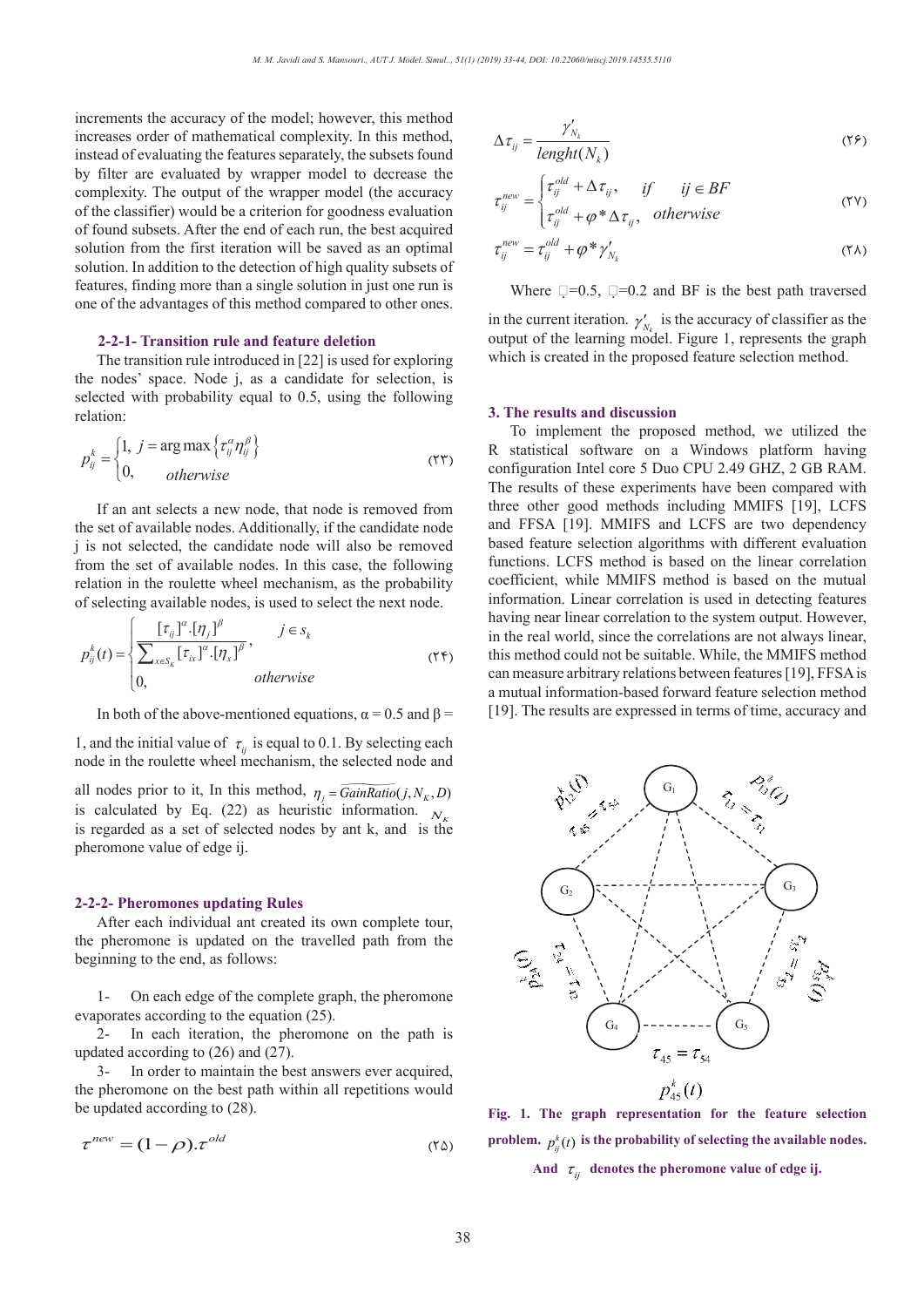a criterion named  $_{\psi_B}$ . This criterion is defined as follows, and it has been examined in the results as well.

$$
\psi_B = \frac{accuracy(B)}{length(B)}
$$

Where B is a subset of features. By increasing the classification accuracy and reducing the length of the selected subset,  $\psi_B$  increases. This indicates an increase in the efficiency of the method, since the efficiency of the feature selection is based on accuracy and number of selected features.

In figure 2, the computational time of the proposed method has been compared to the other methods. According to the figure 2, the consuming time of the proposed method is longer than the other algorithms. The high execution time of this algorithm is due to the fact that the implementation of the ant colony algorithm requires several nesting loops with a high repetition rate. Moreover, the number of high repetitions is due to the fact that network data sets such as KDD cup 99, usually have a high number of features. Another reason for the high execution time of this algorithm which could be indicated is that high-dimensional square matrices are needed to calculate entropy and information gain ratio; the calculations of these matrices are time consuming.

The subset obtained from the feature selection phase in the proposed method is used as the input to a PLSSVM intrusion detection system, and its performance such as its accuracy is calculated. PLSSVM (Partial Least Squares Support Vector Machine) is a SVM classifier and performs on the score of the partial least squares. After introducing the input to the mentioned system and calculating its accuracy, the PLSSVM accuracy is compared to the accuracies of some other SVM-based classifiers. In table 2, detection rate, false positive rate, accuracy, and the number of detection errors for four methods have been compared under various intrusion classes. According to the table 2, among FFSA, MMIFS and  $\overline{R}$ retailed a tector of the taste 2, all the probability of the probability of the probability of the probability of the probability of the probability of the probability of the probability of  $\overline{X}$ the highest. Therefore the average of detection rate for the proposed method has been increased by approximately 0.8%



Fig. 2. Consuming time (in minute) of different feature selection **algorithms**

compared to MMIFS method. Also, among FFSA, MMIFS and LCFS methods, the average of false detection rate for FFSA is the lowest. As the result, the average of false detection rate of the proposed method has been decreased by almost 17.1% compared to FFSA algorithm. Furthermore, in mentioned methods, the accuracy of the classifier of the FFSA algorithm is the highest; therefore, the average of accuracy of the proposed method has been increased by 0.6% compared to FFSA method. The improvement of the proposed method is due to the use of an ant colony algorithm and information gain rate by fuzzy rough sets which has been used as an evaluation measure.

In Figures 3-7, the criteria of four methods are shown in normal situation and different types of attacks. In evaluation of the efficiency of feature selection methods, along side the classifier accuracy criteria, the length of the selected subset is also important. Therefore, the criteria would be more appropriate. The high value of this criterion for a feature selection method represents the high efficiency of the method. According to these figures, the criteria of the proposed method is higher than the other methods, which is increased in average by 16.5% compared to MMIFS method. The criteria is also increased in average by 81% compared to FFSA algorithm. Therefore, the proposed method has high efficiency.

The proposed method in wrapper phase, selects two subsets with high accuracies and among them choses a subset with the minimum length. So, this algorithm selects a subset with high accuracy and minimum length which leads to high criteria and efficiency.

In table 3, the accuracy of the PLSSVM is compared to some SVM-based methods on feature selection such as SVM, Bayesian and FNT. The results show that all of them are effective classification methods. An LSSVM is a regularized reformulation to the standard SVM. PLSSVM is effective in avoiding local minima in SVM problems [19]. According to this table, PLSSVM model seems to be more promising. PLSSVM outperforms the SVM, Bayesian and FNT in detecting Normal, Probe and R2L classes. In detecting the DOS and U2R classes, all four classifiers work well and there are no significant differences.

The results show that this method has high accuracy and minimum subset length. This is due to the use of ant colony and fuzzy rough sets to calculate information gain ratio as evaluation criterion. However, this method has high computational time.

In table 4, the proposed method has been compared with an artificial neural network based method. In this approach the malicious network traffic is detected by artificial neural networks [23]. According to the table 4, the accuracy and recall of the proposed method is higher and its precision criteria is lower than the artificial neural network based method. Generally, the performance of the proposed method is almost equal to the performance of the artificial neural network based method.

In figure 8, a comparison between the proposed method and an ant colony-based method on detection rate is presented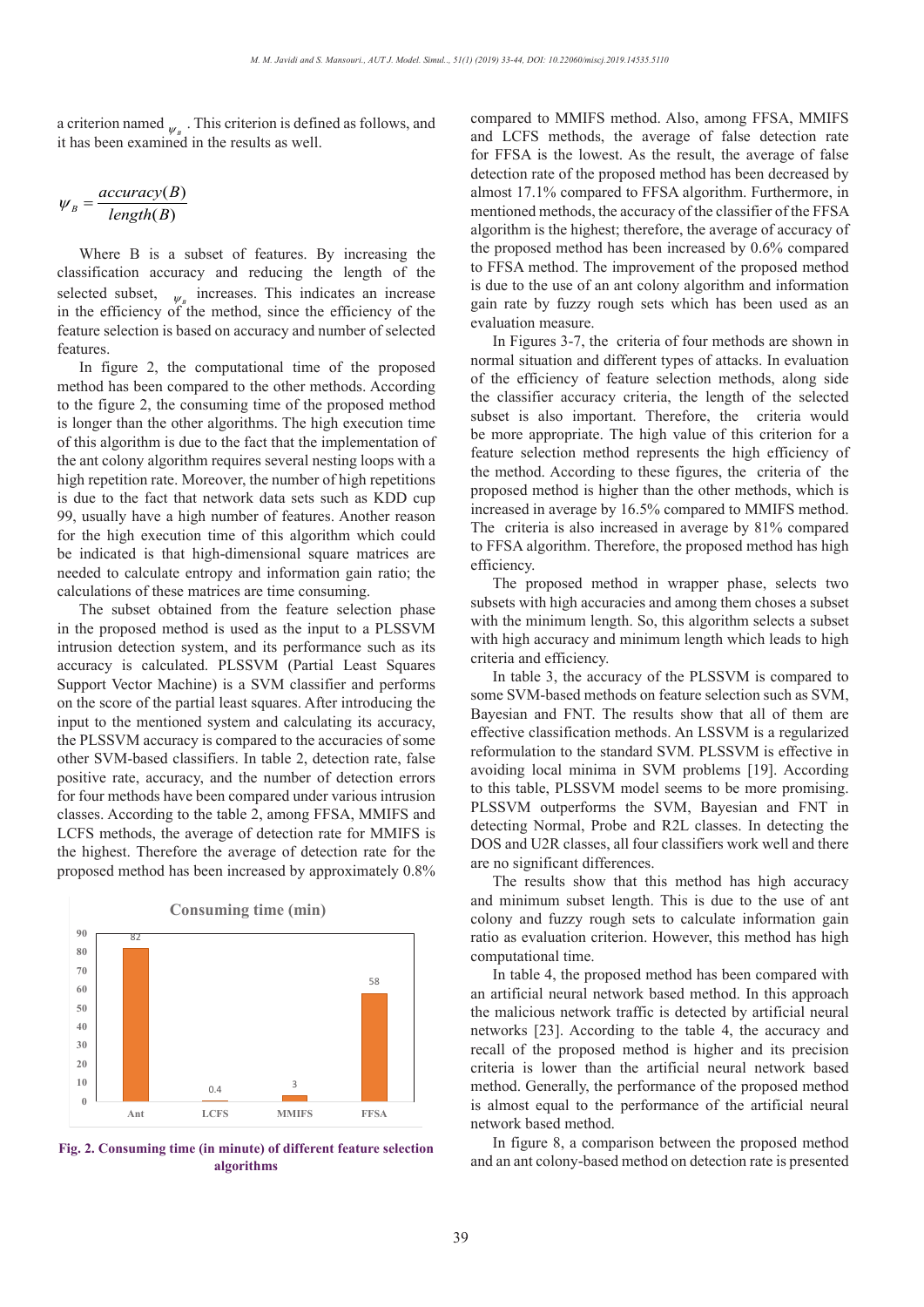| class         | Method        | DR $(\% )$         | FPR(%)           | Accuracy $(\% )$  | $DE(\# records)$ |
|---------------|---------------|--------------------|------------------|-------------------|------------------|
| <b>Normal</b> | Ant rough set | $99.95 \pm 0.100$  | $0.06 \pm 0.171$ | $99.92 \pm 0.142$ | 5 <sup>5</sup>   |
|               | <b>FFSA</b>   | $99.843 \pm 0.143$ | $0.25 \pm 0.22$  | $99.80 \pm 0.1$   | 13               |
|               | <b>MMIFS</b>  | $99.92 \pm 0.062$  | $0.08 \pm 0.062$ | $99.89 \pm 0.035$ | $\overline{7}$   |
|               | <b>LCFS</b>   | $99.73 \pm 0.257$  | $2.24 \pm 2.96$  | $99.37 \pm 0.66$  | 51               |
|               | All features  | $99.743 \pm 0.452$ | $10.48 \pm 9.72$ | $96.81 \pm 2.19$  | 210              |
| Dos           | Ant rough set | $89.10 \pm 0.03$   | $0.02 \pm 0.1$   | $98.86 \pm 0.03$  | 77               |
|               | <b>FFSA</b>   | $90.02 \pm 0.2$    | $0.02 \pm 0.3$   | $99.00 \pm 0.25$  | 70               |
|               | <b>MMIFS</b>  | $85.81 \pm 0.09$   | $0.03 \pm 0.2$   | $98.9 \pm 0.15$   | 91               |
|               | <b>LCFS</b>   | $87.84 \pm 0.5$    | $1.1 \pm 1.5$    | $98.83 \pm 1.0$   | 130              |
|               | All features  | $85.81 \pm 1.0$    | $10.0 \pm 6.1$   | $97.64 \pm 2.1$   | 230              |
|               |               |                    |                  |                   |                  |
| <b>Probe</b>  | Ant rough set | $99.99 \pm 0.01$   | $0.17 \pm 0.1$   | $99.90 \pm 0.023$ | 11               |
|               | FFSA          | $92.9 \pm 0.5$     | $0.19 \pm 0.21$  | $99.09 \pm 0.3$   | 61               |
|               | <b>MMIFS</b>  | $99.97 \pm 0.05$   | $0.19 \pm 0.12$  | $99.83 \pm 0.045$ | 11               |
|               | <b>LCFS</b>   | $57.15 \pm 1.0$    | $0.2 \pm 0.9$    | $95.8 \pm 1.1$    | 310              |
|               | All features  | $78.58 \pm 3.2$    | $11.1 \pm 0.5$   | $95.1 \pm 1.8$    | 350              |
|               |               |                    |                  |                   |                  |
| R2L           | Ant rough set | $99.98 \pm 0.05$   | $0.2 \pm 0.08$   | $99.95 \pm 0.15$  | 5                |
|               | <b>FFSA</b>   | $99.72 \pm 0.09$   | $0.2 \pm 0.1$    | $99.79 \pm 0.19$  | 14               |
|               | <b>MMIFS</b>  | $99.98 \pm 0.08$   | $0.3 \pm 0.1$    | $99.91 \pm 0.07$  | 6                |
|               | <b>LCFS</b>   | $93.57 \pm 1.08$   | $0.07 \pm 0.8$   | $99.61 \pm 1.3$   | 77               |
|               | All features  | $99.7 \pm 0.29$    | $62.01 \pm 10.0$ | $84.24 \pm 9.02$  | 1056             |
| U2R           | Ant rough set | $96 \pm 1.7$       | $5.98 \pm 0.1$   | $95.26 \pm 0.3$   | 402              |
|               | <b>FFSA</b>   | $90 \pm 3.6$       | $7.1 \pm 0.32$   | $93.16 \pm 0.5$   | 458              |
|               | <b>MMIFS</b>  | $95 \pm 1.01$      | $9.66 \pm 0.4$   | $90.32 \pm 0.5$   | 648              |
|               | <b>LCFS</b>   | $50 \pm 5.00$      | $5.69 \pm 1.21$  | $94.20 \pm 2.0$   | 388              |
|               | All features  | $95 \pm 6.2$       | $5.46 \pm 0.65$  | $94.56 \pm 0.1$   | 364              |

Table 2. Performance of classification for attack and Normal classes in evaluation data (method: feature selection algorithm, DR: **detection Rate, FPR: false positive rate, DE: the number of detection errors)**

[24]. Considering this figure, the proposed method has a higher detection rate in normal, probe, R2L and U2R classes.  $\overline{p}$  n Therefore, it would be discernible that the proposed method. is more effective in detecting such abnormal activities. figure, the proposed method has a  $\Box$  m

In table 5, the proposed method and the ant colony-based In table 5, the proposed method and the ant colony-based<br>method has been compared to each other with regards to the accuracy, FPR, precision and recall measures. According to dataset. Then, by applying this deducted data set this table, the proposed method has a lower accuracy but has a an intrusion detection system. In feature sele higher FPR, precision and recall measures. Therefore, due to a hybrid of filter and wrapper feature selection the detection rate, FPR, precision and recall measures, despite introduced. In the filter section, features are ob the lower accuracy of the proposed method, in general, this  $\frac{1}{2}$  and  $\frac{1}{4}$   $\frac{1}{4}$   $\frac{1}{4}$ th regards es. Accord curacy b

method has a higher efficiency than the ant colony based method. 0.3 0.1 has a hig  $\mathbf{d}$ . 99.91 0.07 iciency than method has a higher efficiency than the ant color  $\sum_{n=1}^{\infty}$ a mgner en  $\frac{1}{1}$ 

# posed method<br>tivities. **4. Conclusion and future works**

referred to each other with regards to the eliminate redundant and additional features in KDD Cup 99 s been compared to each other with regards to the In this research, a feature selection method is proposed to dataset. Then, by applying this deducted data set we modeled an intrusion detection system. In feature selection phase, an initiation detection system. In reature selection phase, a hybrid of filter and wrapper feature selection methods is introduced. In the filter section, features are obtained using the state 3. The evaluation results comparison and information gain ratio which very represent to accuracy represent to which  $\frac{4. \text{C0}}{5.5}$  $\frac{9.66666}{2.66666}$ earen, a rea<br>vndent end  $\frac{1}{2}$  undant and ''''''''<br>`ooti  $\frac{64}{3}$  $\alpha$ 

|                      |  |  |  | Table 3. The evaluation results comparison with the other approaches according to accuracy rate (each row represent a method of |  |  |  |  |  |  |  |  |  |  |  |  |  |
|----------------------|--|--|--|---------------------------------------------------------------------------------------------------------------------------------|--|--|--|--|--|--|--|--|--|--|--|--|--|
| intrusion detection) |  |  |  |                                                                                                                                 |  |  |  |  |  |  |  |  |  |  |  |  |  |

| method          | Normal $(\% )$ | Doss $(\% )$ | Probe $(\% )$ | R2L(%) | U2R(%) |
|-----------------|----------------|--------------|---------------|--------|--------|
| <b>PLSSVM</b>   | 99.92          | 98.86        | 99.90         | 99.95  | 95.26  |
| <b>SVM</b>      | 99.45          | 98.70        | 99.69         | 99.88  | 95.99  |
| <b>Bayesian</b> | 99.58          | 98.53        | 99.55         | 99.21  | 76.59  |
| <b>FNT</b>      | 99.30          | 98.44        | 99.37         | 99.10  | 95.85  |

### Table 4. The evaluation results of the proposed method and the artificial neural network based method. **Table 4. The evaluation results of the proposed method and the artificial neural network based method**

| <b>Method</b>         | Accuracy $(\% )$ | <b>Precision</b> | <b>Recall (sensitivity)</b> |
|-----------------------|------------------|------------------|-----------------------------|
| Ant rough set         | 98.76            | 0.96             | 0.97                        |
| <b>Neural network</b> | 98               | 0.97             | 0.95                        |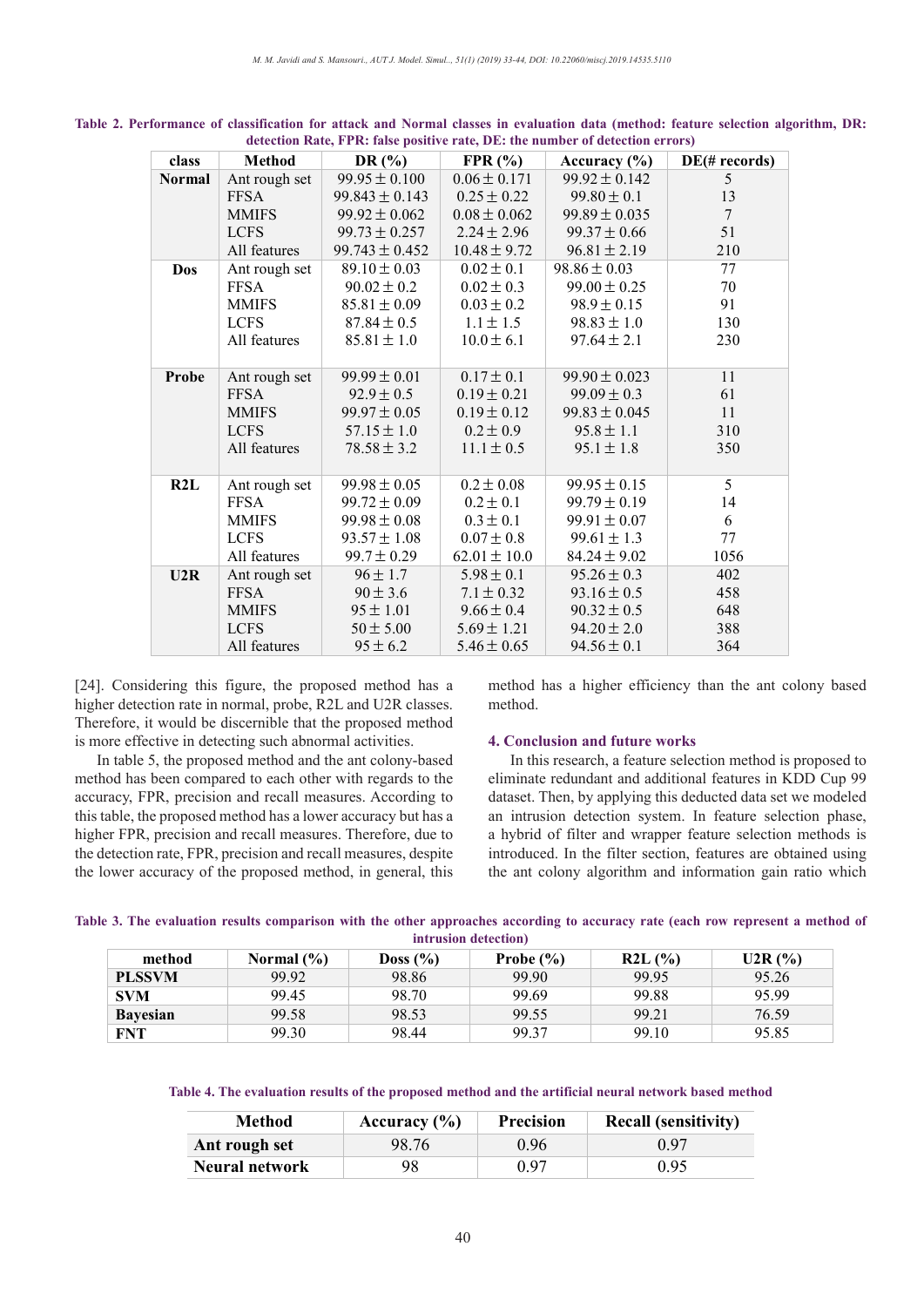

 $\frac{p}{\alpha}$  and different types of attacks. **Figs. 3-7.** The  $\psi_{B}$  criteria of four methods in normal situation

is calculated by fuzzy rough sets. Moreover, in the wrapper section, the feature set obtained from the filter phase is evaluated. Finally, the best subset of features is collected. The feature set acquired from the feature selection stage is used as the input of the intrusion detection system. The proposed method is implemented using the statistical software R. The results show that the proposed method is highly effective due to the high accuracy and rate; so that the average accuracy of the proposed method is increased by 0.6% compared to

feature selection method with other ones. the best of aforementioned methods. The average of has increased by 16.5% compared to MMIFS method, however, this method has low runtime. For the future works, we will further study this field using our proposed feature selection methods as a preprocessing step in other learning methods. Additionally, we will do a comparison between our proposed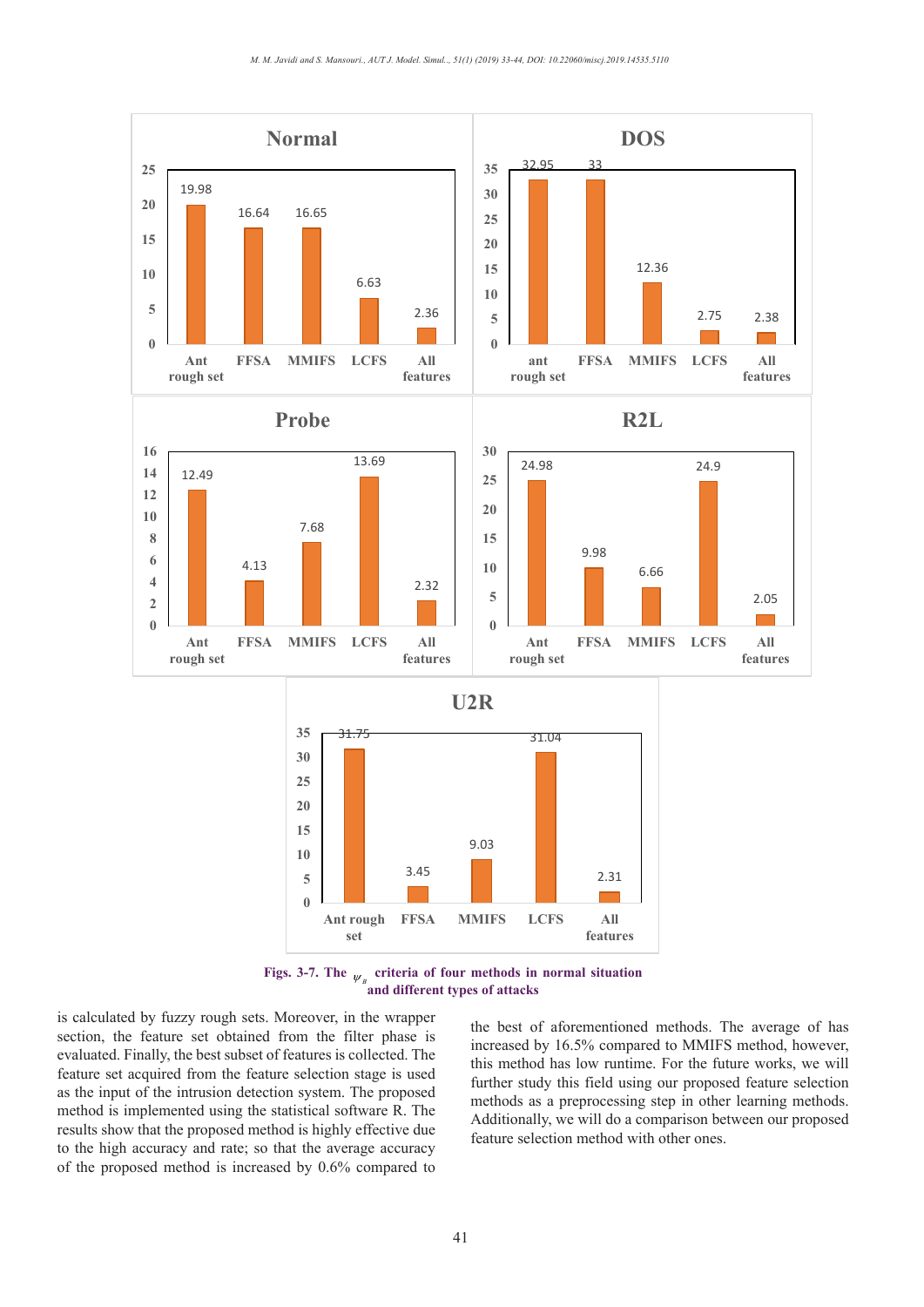

**Fig. 8. A comparison based on the detection rate between the proposed method and ant colony based-method**

Table 5. Comparison between the proposed method and ant colony based method based on accuracy, FPR, precision and recall measures

| <b>Method</b> | Accuracy $(\% )$ | FPR   | <b>Precision</b> | Recall |  |  |  |
|---------------|------------------|-------|------------------|--------|--|--|--|
| Ant rough set | 97.76            | 1.286 | 0.96             | 0.97   |  |  |  |
| Ant colony    | 98.9             | 2.59  | 0.52             | 0.92   |  |  |  |

#### **References**

- [1] U. Ravale, N. Marathe, P. Padiya, "Feature Selection Based Hybrid Anomaly Intrusion Detection System Using K Means and RBF Kernel Function. ", In proceedings of the International Conference on Advanced Computing Technologies and Applications (ICACTA), pp. 428-435, 2015.
- [2] A. A. Aburomman, M. B. I. Reaz, "A Novel Weighted Support Vector Machines Multiclass Classifier Based on Differential Evolution for Intrusion Detection Systems", Information Sciences, vol. 414, pp. 225-246, 2017.
- [3] A. Sharma, I. Manzoor, N. Kumar, "A Feature Reduced Intrusion Detection System Using ANN Classifier", Expert Systems with Applications, vol. 88, pp. 249-257, 2017.
- [4] Y. Zhu, J. Liang, J. Chen, Z. Ming, "An improved NSGA-III algorithm for feature selection used in intrusion detection", Knowledge-Based Systems, vol. 116, pp. 74- 85, 2017.
- [5] S. N. Ghazavi, T. W. Liao, "Medical data mining by fuzzy modeling with selected features", Artificial Intelligence in Medicine, vol. 43, pp. 195-206, 2008.
- [6] T.N. Lal, O. Chapelle, J. Weston, A. Elisseeff, Embedded methods, in: I. Guyon, S. Gunn, M. Nikravesh, L.A. Zadeh (Eds.), Feature Extraction: Foundations and Applications. Studies in Fuzziness and Soft Computing, vol. 207, Springer, Berlin, Heidelberg, pp. 137–165, 2006.
- [7] Ch. Khammassi, S. Krichen. "A GA-LR Wrapper Approach for Feature Selection in Network Intrusion Detection.", Computers & Security, 2017.
- [8] Y. Y. Chung, N. Wahid, "A hybrid network intrusion detection system using simplified swarm optimization

(sso)", Applied Soft Computing, vol. 12, pp. 3014–3022, 2012.

- [9] E. De la Hoz, A. Ortiz, J. Ortega, A. Martínez-Álvarez, "Feature selection by multi-objective optimisation: Application to network anomaly detection by hierarchical self-organising maps.", Knowledge-Based Systems, vol. 71, pp. 322–338, 2014.
- [10] S. H. Kang, K. J. Kim, "A feature selection approach to find optimal feature subsets for the network intrusion detection system", Cluster Computing, pp. 1–9, 2016.
- [11] P. Maji, P. Garai, "On fuzzy-rough attribute selection: Criteria of Max-Dependency, Max-Relevance, Min-Redundancy, and Max-Significance.", applied soft computing, vol. 13, pp. 3968-3980, 2013.
- [12] Z. Pawlak, A. Skowron, "Rudiments of rough sets", Information sciences, vol.177, pp. 3-27, 2007.
- [13] G.A. Montazer, S. ArabYarmohammadi, "Detection of phishing attacks in Iranian e-banking using a fuzzy–rough hybrid system", Applied Soft Computing, vol. 35, pp. 482–492, 2015.
- [14] M. Podsiadło & H. Rybiński, "Rough sets in economy and finance", Transactions on Rough Sets XVII, pp. 109- 173, 2014.
- [15] C.H. Xie, Y.J. Liu, J.Y. Chang, "Medical image segmentation using rough set and local polynomial regression", Multimedia Tools and Applications, vol. 74, pp. 1885–1914, 2015.
- [16] V. Prasad, T.S. Rao, M.S. Babu, "Thyroid disease diagnosis via hybrid architecture composing rough data sets theory and machine learning algorithms", Soft Computing, vol. 20, pp. 1179–1189, 2016.
- [17] M.P. Francisco, J.V. Berna-Martinez, A.F. Oliva, M.A.A.